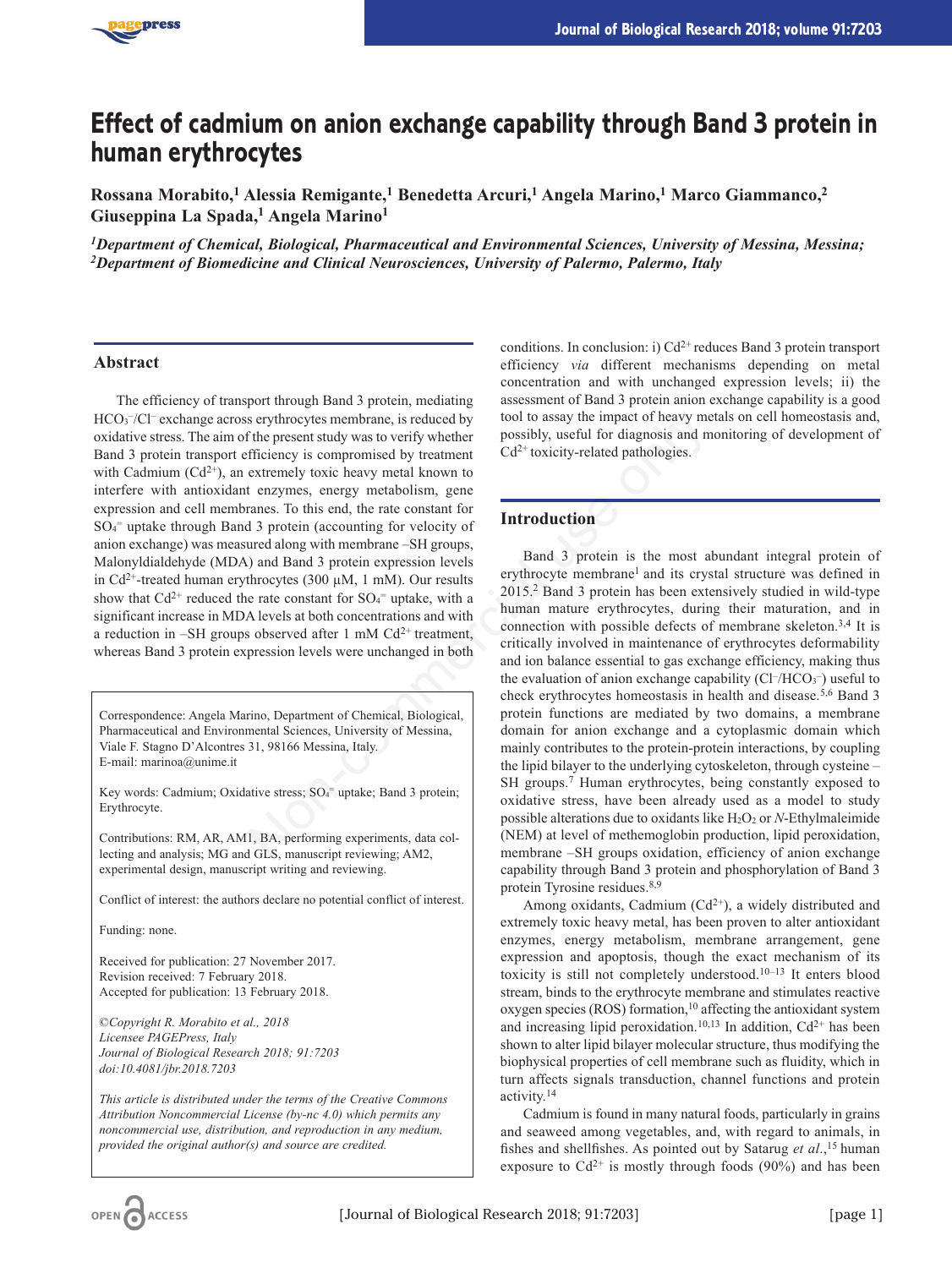

linked to increased risk of bone fracture, cancer, kidney dysfunction, and hypertension.15 However, cigarette smoke should be not excluded as source of the body cadmium  $Cd^{2+}$  burden, being tobacco plant a cadmium bioaccumulator.16 In any case, once absorbed into blood circulation,  $Cd^{2+}$  may exert its toxic effect by damaging cell membranes<sup>17</sup> at concentrations 10 folds lower than those currently used in *in vitro* assays.14 Despite this discrepancy, *in vitro* experiments have been conducted in order to rapidly evaluate  $Cd^{2+}$  effects at cellular level after brief exposure to the metal.<sup>14,18</sup> In particular, Suwalski *et al*.<sup>14</sup> point out that 1 mM Cd<sup>2+</sup>, from one hand is effective in altering erythrocytes membrane, and, from the other hand, similarly to other *in vitro* studies,<sup>17,19</sup> is at least 10-folds higher than its toxic concentration in blood.20

On these premises, the present investigation aims to verify whether and how Band 3 protein transport efficiency in human erythrocytes is affected by a transient exposure to  $Cd^{2+}$  and whether monitoring anion exchange capability may be considered as an additional tool for diagnosis and monitoring of development of pathologies related to cadmium  $Cd^{2+}$  toxicity.

To this end, erythrocytes have been exposed for 1 h at  $Cd^{2+}$  (300 µM and 1 mM), in order to produce oxidative damage, according to other *in vitro* investigations,<sup>14</sup> assaying the effects of  $Cd^{2+}$  within this range of concentrations.

 $Cd<sup>2+</sup>$ -induced oxidative damage has been assessed by measuring levels of both membrane –SH groups, mostly deriving from Band 3 protein, $21$  and Malonyldialdehyde (MDA) – the end product of lipid peroxidation – while the efficiency of anion transport through Band 3 protein has been monitored by determining the rate constant for SO<sub>4</sub><sup>=</sup> uptake, which accounts for exchange velocity and is more easily estimated than  $Cl^-$  or  $HCO_3^-$  uptake.<sup>22–24</sup> Expression levels of Band 3 protein in  $Cd^{2+}$ -treated erythrocytes have been also determined.

## **Materials and Methods**

#### **Erythrocytes preparation**

Human blood was obtained from healthy volunteers upon informed consent. Blood was collected in heparinized tubes, washed in an isotonic solution (composition in mM: 145 NaCl, 20 HEPES (4-(2-hydroxyethyl)-1 piperazineethanesulfonic acid), pH 7.4, osmotic pressure 300 mOsm) and centrifuged thrice (ThermoScientific, 1000 g, 5 min) to remove plasma and buffy coat.

## **SO4 <sup>=</sup> uptake measurement**

Human erythrocytes were suspended to 3% hematocrit in 35 mL isotonic  $SO_4$ <sup>=</sup>-containing medium defined as  $SO_4$ <sup>=</sup> medium (composition in mM:  $118 \text{ Na}_2\text{SO}_4$ , 20 HEPES, 15 glucose, pH 7.4, osmotic pressure 300 mOsm). At specified time intervals (5-10-15- 30-45-60-90-120 min), 5 mL samples of erythrocytes suspension were treated with 10 μM 4,4'-diisothiocyanatostilbene-2, 2'-disulphonic acid (DIDS), a specific and irreversible blocker of Band 3 protein25 and kept on ice. After the last sample withdrawal, erythrocytes were washed thrice by centrifugation in cold isotonic solution (ThermoScientific,  $4^{\circ}$ C, 1000 g, 5 min) to remove  $SO_4$ <sup>=</sup> from the external medium and then hemolysed by 1 mL distilled water, while proteins were hydrolysed with 4% v/v perchloric acid. Centrifugation  $(4^{\circ}C, 2400 \text{ g}, 10 \text{ min})$  allowed to obtain  $SO_4$ <sup>=</sup>-containing supernatant used for turbidimetric method.  $SO_4$ <sup>=</sup> was precipitated by adding 500 μL supernatant from each sample to 1 mL glycerol and distilled water solution (1:1), 1 mL 4 M NaCl plus hydrochloric acid (HCl 37%)

solution (12:1) and 500  $\mu$ L 1.24 M BaCl<sub>2</sub>:2 H<sub>2</sub>O. Total amount of SO<sub>4</sub><sup>=</sup> internalized by erythrocytes at fixed times was spectrophotometrically quantified (425 nm wavelength, Beckman DU 640) and the absorption converted to mM of  $SO_4$ <sup>=</sup> using a calibrated standard curve previously obtained by precipitating known  $SO_4^-$  amounts. The rate constant, measured in min<sup>-1</sup>, was then calculated by the following equation:  $C_t$  $=C_{\infty} (1^{-e-rt}) + C_0$ , where  $C_t$ ,  $C_{\infty}$  and  $C_0$  represent the intracellular SO<sub>4</sub><sup>=</sup> total amount measured at time t, 0 and  $\infty$  respectively; *e* indicates Neper number (2.7182818); *r* is the rate constant of the transport process and *t* is time fixed for each sample withdrawal (5-10-15-30- 45-60-90-120 min). The reciprocal of rate constant for  $SO_4^-$  uptake (min) represents the time needed to reach  $63\%$  of total  $SO_4$ <sup>=</sup> intracellular total amount.23

With regard to  $Cd^{2+}$  treatment, erythrocytes, after washing, were diluted to  $3\%$  hematocrit and treated with CdCl<sub>2</sub> doses comprised between 50 µM and 1 mM for one hour at 37°C in isotonic solution. During incubation, light microscope observations were performed to exclude possible  $Cd^{2+}$ -dependent hemolysis. After incubation, samples were centrifuged (1000 g, 5 min) to remove the supernatant, re-suspended to 3% hematocrit in  $SO_4$ <sup>=</sup> medium containing  $Cd^{2+}$ and SO4 <sup>=</sup> uptake measured as described for control conditions.

Based on  $SO_4$ <sup>=</sup> uptake measurement, two Cd<sup>2+</sup> doses (300 µM and 1 mM) have been chosen to complete the experimental design.

#### **Membrane –SH groups determination**

Membrane –SH groups estimation was performed on erythrocytes (untreated or treated with  $Cd^{2+}$ ) according to Roy and co-workers.21 In details, erythrocytes, after washing, were treated with 300  $\mu$ M and 1 mM Cd<sup>2+</sup> to 3% hematocrit for one hour at 37°C. After the incubation, they were centrifuged (ThermoScientific, 1000 g, 5 min), concentrated to 10% hematocrit and lysed by cold hypotonic buffer  $(2.5 \text{ mM } \text{NaH}_2\text{PO}_4, 5 \text{ mM }$ HEPES). After 10 min stirring at 0°C, hemoglobin and intracellular content were discarded by repeated centrifugations (Eppendorf microfuge, 4°C, 18000 g, 20 min). The process was repeated with the same hypotonic buffer to discard hemoglobin. One volume of membranes (from both treated and untreated erythrocytes) was then incubated with nine volumes of 0.1 M NaOH for 30 min at 0°C plus 200 μM dithiothreitol and 20 μg/ml Phenylmethylsulfonil fluoride (PMSF). After incubation, samples were centrifuged (4°C, 18000 g, 45 min). The pellet, containing Band 3 protein, was washed thrice with 5 mM sodium phosphate (pH 8.0) and used for –SH groups determination. For this purpose, pellet (200 μl) was solubilized by incubating 300 μL of 20% v/v Sodium dodecyl sulphate (SDS) reagent in 3 ml of 100 mM sodium phosphate (pH 8.0), for 30 min at 37°C. Samples were further incubated with 100 μl of 10 mM DTNB (5,5'-dithiobis-(2-nitrobenzoic acid) in 100 mM sodium phosphate (pH 8.0), for 20 min at 37°C. DTNB reacts specifically with thiol groups producing a highly colored yellow anion. Levels of membrane –SH groups were spectrophotometrically read at 405  $nm<sup>21</sup>$  and expressed as percentage of  $-SH$  groups in untreated erythrocytes. For increase for 1 h at Cd<sup>2+</sup> (300 samples we been exposed for 1 h at Cd<sup>2+</sup> (300 sesuspended to 3% hematorit in SO<sub>4</sub> saxying the effects of Cd<sup>2+</sup> within Based on SO<sub>4</sub><sup>-</sup> uptake measurement, and 1 mM) have been chosen

#### **Determination of Malondialdehyde levels**

To assess oxidative stress, levels of MDA, as end product of lipid peroxidation, have been measured on both treated and untreated erythrocytes.26 The assay is based on the reaction between MDA and thiobarbituric acid (TBA) which produces thiobarbituric acid-reactant substances, colorimetrically detectable at 532 nm wavelength. Erythrocytes, after washing, were suspended to 3% hematocrit in isotonic medium and incubated with either 300 μM or 1 mM CdCl<sub>2</sub> plus 2 mM NaF for one hour at 37°C. Samples were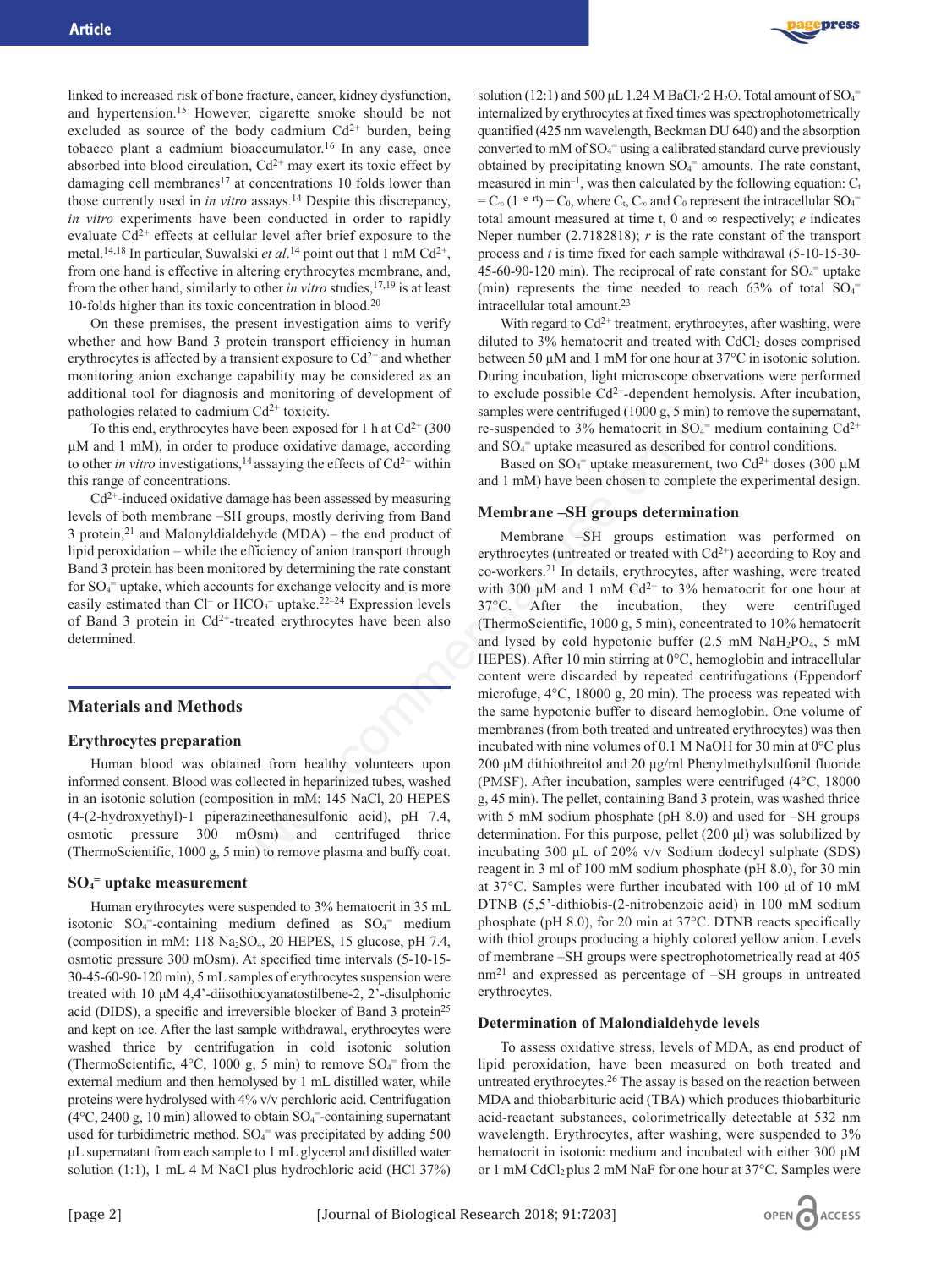

centrifuged (ThermoScientific, 1000 g, 5 min), suspended to 10% hematocrit in 1 mL distilled water to induce hemolysis and frozen overnight at –20°C until analysis. After thawing, sample aliquots (200  $\mu$ L) were treated with 500  $\mu$ L TBA (1% v/v dissolved in 1 N HCl) and incubated at 95°C for 1 h. Samples were then cooled on ice, centrifuged (13000 g, 15 min, 4°C) and the supernatant spectrophotometrically read at 532 nm. MDA levels were converted in micromolar by comparing results with a calibration standard curve previously obtained by known concentrations of 1,1,3,3 tetramethoxypropan 99% MDA bis (dimethyl acetal) 99% (Sigma).

## **Erythrocytes membrane preparation and Sodium dodecyl sulphate-PolyAcrylamide gel electrophoresis**

Membrane extracts were prepared as previously described<sup>9</sup> with slight modifications. Briefly, after washing, packed erythrocytes were diluted into 1.5 mL of cold hemolysis buffer (2.5 mM Sodium Phosphate, 1 mM EGTA, pH 8) containing a protease and phosphatase inhibitor cocktail (1 mM PMSF, 1mM NaF, 1 mM Sodium Orthovanadate) and then repeatedly centrifuged (Eppendorf, 13000 g, 4°C) to discard hemoglobin. Membrane were then solubilized by  $1\%$  (v/v) SDS and incubated on ice for 20 min. Solubilized membrane proteins, contained in the supernatant, were addressed to protein content quantification, according to Bradford method<sup>27</sup> and frozen at −80°C until use. Membranes obtained from each experimental condition, once thawed, were solubilized in Laemmli Buffer<sup>28</sup> in a volume ratio of 1:1, heated for 5 min at  $95^{\circ}$ C and then loaded (2 μg proteins). Samples were then separated on 12% polyacrylamide gel under reducing conditions and then transferred to polyvinylidenefluoride (PVDF) membrane.

#### **Western blot analysis**

OPEN ACCESS

PVDF membranes were incubated at 4°C overnight with monoclonal anti-Band 3 protein (1:100000; Santa Cruz Biotechnology, produced in mouse) diluted in 1×phosphate-buffered saline, 5% (w/v) non-fat dried milk and 0.1% Tween-20. Membranes were then incubated with peroxidase-conjugated goat anti-mouse IgG secondary antibodies (1:5000, Affini Pure), for 1 h at room temperature, followed by chemioluminescent detection, according to the manufacturer's instruc-tions (Super Signal West Pico Chemiluminescent Substrate, Pierce Thermo Scientific, Rockford, IL,



Figure 1. Time course of SO<sub>4</sub><sup>=</sup> uptake measured in control (untreated **erythrocytes) or in erythrocytes treated with either 300 µM Cd2+, or 1 mM Cd2+ or 10 µM 4,4'-diisothiocyanatostilbene-2, 2'-disulphonic acid (DIDS). \* P<0.05 and \*\*\*P<0.001** *vs* **control, §P<0.05** *vs* **300 µM Cd2+, as determined by one-way analysis of variance followed by Bonferroni's Multiple Comparison** *post hoc* **test, by comparing all values of theoretical curves, at all time points (N=6).**

USA). To verify whether blots contained equal amounts of protein, they were also incubated with monoclonal antibodies against β-actin (1:1000, Santa Cruz Biotechnology) produced in mouse. Quantification of Band 3 protein (approximately 95 kDa) expression was done by densitometry (Bio-Rad ChemiDoc™ XRS equipped with Image Quant 171 TL, v2003) and standardized to β-actin levels. Molecular weight standards, ranging between 10 and 250 kDa, were used to define molecular weight positions.

#### **Experimental data and statistics**

Data are expressed as means  $\pm$  S.E.M. GraphPad Prism software (version 5.00 for Windows; San Diego, CA) was used. Significant differences between means were tested by paired one-way analysis of variance (ANOVA), followed by Bonferroni's, *post hoc* test. Statistically significant differences were assumed at P<0.05 (\*P<0.05, \*\*P<0.01, \*\*\*P<0.001); *N* represents the number of independent experiments.

## **Results**

## **SO4 <sup>=</sup> uptake measurement**

Treatment with  $Cd^{2+}$  at all concentrations did induce hemolytic events. With regard to  $SO_4$ <sup>=</sup> uptake measurement, doses lower than 300 µM did not significantly alter the rate constant, therefore data presented in Figure 1 refer to  $SO_4$ <sup>=</sup> uptake in either 300  $\mu$ M or 1 mM Cd<sup>2+</sup>-treated erythrocytes, compared to control (untreated erythrocytes) and reported as a function of time. The velocity of this process is represented by the rate constant for  $SO_4$ <sup>=</sup> uptake (min<sup>-1</sup>).

SO4 <sup>=</sup> transport in control erythrocytes progressively increased and reached equilibrium in 30 min, with a rate constant of  $0.057 \pm 0.001$  min<sup>-1</sup> (time to reach 63% of total SO<sub>4</sub><sup>=</sup> intracellular total amount=17 min). Erythrocytes treated with 300  $\mu$ M Cd<sup>2+</sup> exhibited a rate constant of  $0.051\pm0.001$  min<sup>-1</sup> (19 min), significantly lower than those observed in control conditions (P<0.05) and total amount of  $SO_4$ <sup>=</sup> internalized at 30 min and 45 min by such treated cells (118.75±6.5 mM and 162.72±4.3 mM respectively, Table 1) was significantly lower those determined in control at both time intervals (163.72±2.4 mM and 186±18 mM respectively, Table 1). Similarly, erythrocytes exposed to 1 mM  $Cd^{2+}$ showed a rate constant for  $SO_4$ <sup>=</sup> uptake (0.041±0.001 min<sup>-1</sup>, 24 min) significantly lower than control ( $P<0.001$ ) and  $SO_4$ <sup>=</sup> total amount trapped by the cells at 30 min and 45 min  $(78.52 \pm 11 \text{ mM and})$ 140±8.8 mM respectively, Table 1) significantly lower than what determined in untreated erythrocytes at both time intervals  $(163.72\pm2.4 \text{ mM}$  and  $186\pm18 \text{ mM}$  respectively, Table 1). and une interpenetative constrained to discard hemoglobin. Membrane were<br>
to discard hemoglobin. Membrane were<br>
to discard hemoglobin. Membrane were<br>
the quantification, according to Bradford<br>
<sup>or</sup>C until use. Membranes o

> Treatment with 10 µM DIDS applied at the beginning of incubation in  $SO_4$ <sup>=</sup> medium completely blocked  $SO_4$ <sup>=</sup> uptake (rate constant of  $0.018\pm0.001$  min<sup>-1</sup>, 55 min) and significantly reduced SO4 <sup>=</sup> total amount detected at both 30 and 45 min (20.25±12 mM and 4.75±9 mM respectively, Table 1) with respect to both control and  $Cd^{2+}$ -treated cells (P<0.001).

> As said,  $Cd^{2+}$  concentrations comprised between 50 and 200  $\mu$ M did not alter the rate constant for SO<sub>4</sub><sup>=</sup> uptake when compared to the control, and, hence, have been not shown and no longer considered for the experimental protocol.

#### **Membrane –SH groups determination**

Determination of membrane –SH groups was performed in erythrocytes treated with either 300  $\mu$ M or 1 mM Cd<sup>2+</sup> (Figure 2). After exposure to 300  $\mu$ M Cd<sup>2+</sup>, levels of membrane –SH groups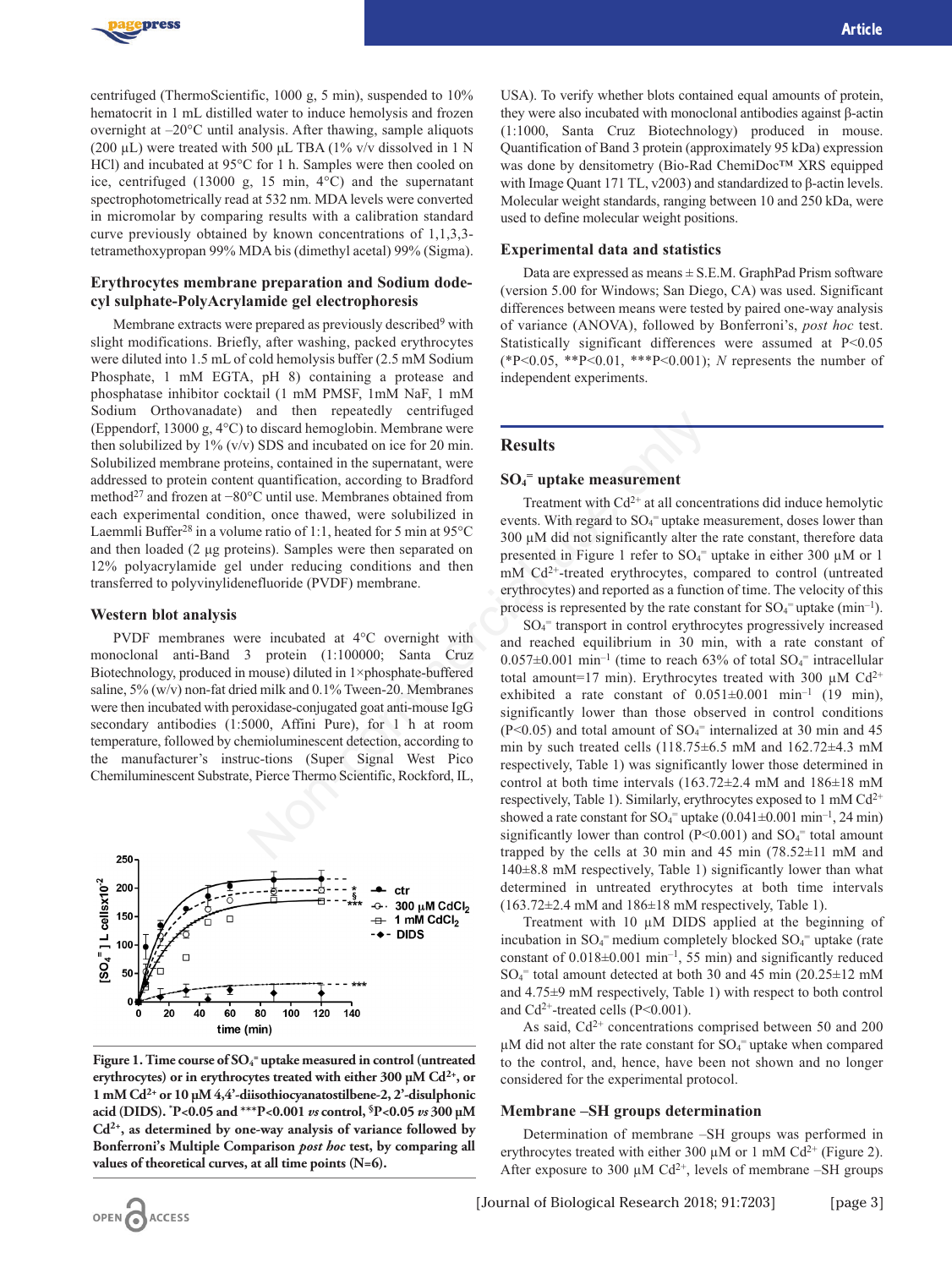were not significantly different when compared to control (untreated erythrocytes), while, after treatment with 1 mM  $Cd^{2+}$ , significantly lower than those of untreated erythrocytes (P<0.001). Results were compared to what obtained after treatment with 2 mM NEM, a thiol oxidizing compound, which significantly reduced –SH groups when compared to control (Figure 2, P<0.001).

#### **Malondialdehyde membrane levels**

As shown in Figure 3, levels of MDA, the end product of lipid peroxidation, in erythrocytes treated with either 300 µM or 1 mM  $Cd<sup>2+</sup>$  were significantly higher than those measured in control conditions (untreated erythrocytes, P<0.001). These data have been compared with MDA levels produced by the oxidant NaF, known to induce a significant lipoperoxidation. As expected, in this latter case MDA levels were significantly higher than those measured in both control and  $Cd^{2+}$  treated (300  $\mu$ M and 1 mM) erythrocytes  $(P<0.001)$ .

#### **Western blot analysis**

Band 3 protein expression levels in erythrocytes treated with either 300  $\mu$ M or 1 mM Cd<sup>2+</sup> were not significantly different with respect to those determined in untreated erythrocytes (Figure 4).

## **Discussion**

In the present investigation experiments have been carried out to evaluate anion exchange capability through Band 3 protein after a brief exposure of human erythrocytes to  $Cd^{2+}$ . For this purpose, the rate constant for  $SO_4$ <sup>=</sup> uptake has been determined, as  $SO_4$ <sup>=</sup> can be more slowly exchanged than Cl<sup>-</sup> and, hence, more easily measured.2,23 This parameter accounts for one of Band 3 protein functions, which, as currently known, involves gas exchange, membrane deformability and ion balance across erythrocytes





**Figure 2. Membrane –SH groups levels (expressed as optical density, OD measured in control (untreated erythrocytes) or in either 300 µM or 1 mM Cd2+ or 2 mM** *N***-Ethylmaleimide (NEM) treated erythrocytes. Bars represent the mean ± SEM from at least 8 experiments, where n.s. not significant** *vs* **control, \*\*P<0.001** *vs* **control,°°P<0.01** *vs* **300 µM Cd2+, §§§P<0.001** *vs* **300 µM Cd2+, #P<0.05** *vs* **1 mM Cd2+, as determined by one way analysis of variance followed by Bonferroni's Multiple Comparison** *post hoc* **test.**

**Figure 3. Malonyldialdehyde (MDA) levels (expressed as µM) measured in control (untreated erythrocytes) and in erythrocytes treated with either 300 µM or 1 mM Cd2+ or 2 mM NaF. Bars represent the mean ± SEM from at least 7 experiments, where \*\*\*P<0.001** *vs* **control, §§§P<0.001** *vs* **300 µM Cd2+,°°°P<0.001** *vs* **300 µM Cd2+, ###P<0.001** *vs* **1 mM Cd2+ as determined by one way analysis of variance followed by Bonferroni's Multiple Comparison** *post hoc* **test.**

**Table 1. Amount of SO4 <sup>=</sup> trapped in human erythrocytes during SO4 <sup>=</sup> kinetics experiments and measured at both 30 and 45 min (at** equilibrium) in control conditions (untreated erythrocytes) or in erythrocytes treated with either CdCl<sub>2</sub> at different concentrations (300 **µM and 1 mM) or 10 µM 4,4'-diisothiocyanatostilbene-2, 2'-disulphonic acid (DIDS). Data are presented as means ± SEM from separate** *N* **experiments, where: \*\*\*P<0.001 and \*\*P<0.01 vs control; §P<0.05** *vs* **300 µM CdCl2 as determined by one-way analysis of variance followed by Bonferroni's Multiple Comparison** *post hoc* **test.**

|                  |                | $mM SO4$ = trapped by erythrocytes |                        |                      |  |
|------------------|----------------|------------------------------------|------------------------|----------------------|--|
| Time (min)       | <b>Control</b> | 300 uM CdCl <sub>2</sub>           | 1 mM CdCl <sub>2</sub> | 10 uM DIDS           |  |
| $30 \text{ min}$ | $163.72 + 2.4$ | $118.75 + 6.5**$                   | $78.52 \pm 11***$ \$   | $20.25 \pm 12^{***}$ |  |
| 45 min           | $186.00 + 18$  | $162.72 + 4.3**$                   | $140.00 \pm 8.8$ ***.  | $4.75+9***$          |  |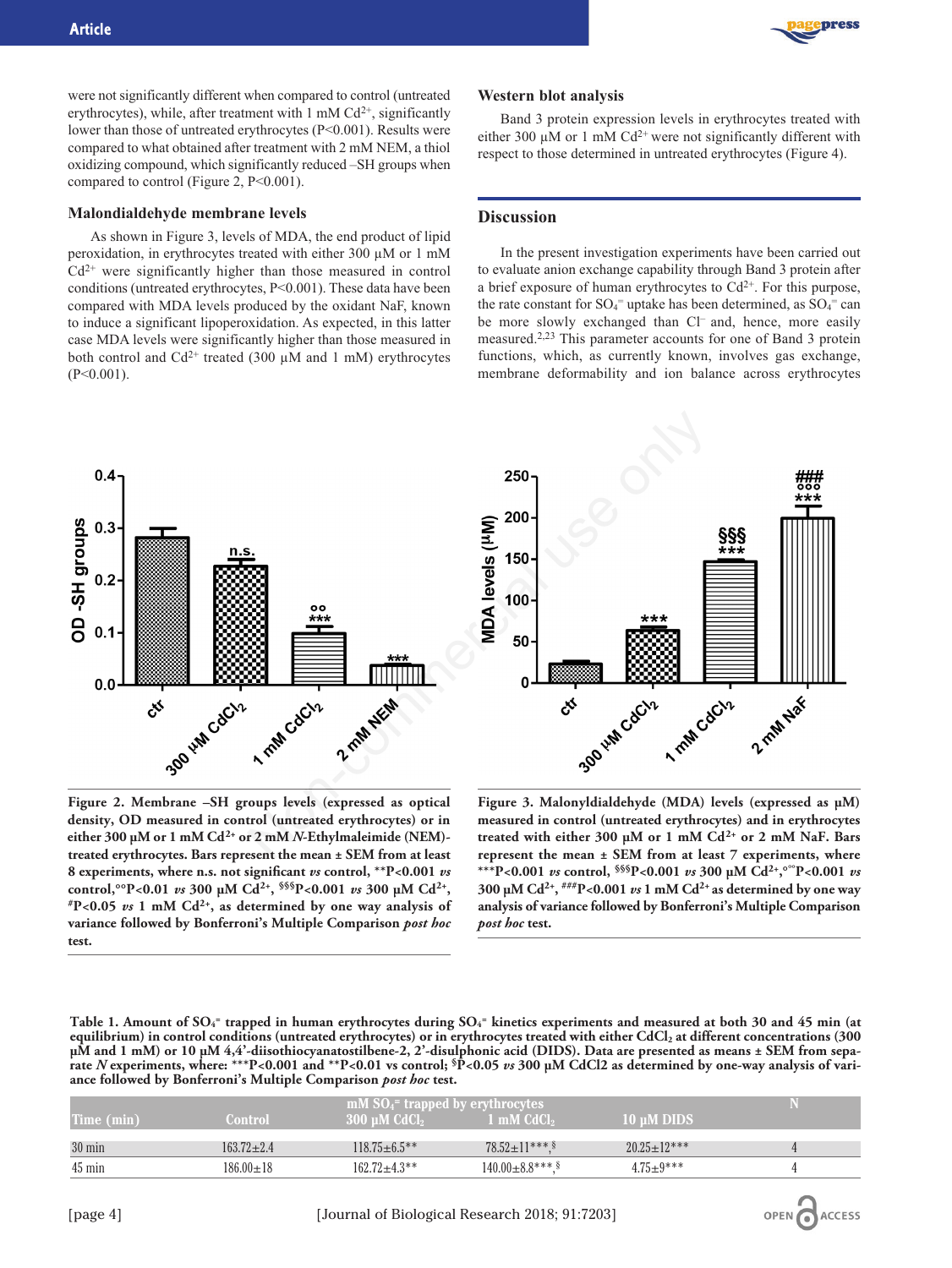

membrane.2,23 The efficiency of Band 3 protein in anion exchange not only depends on an intact protein structure, but also on its crosslink with other proteins, including cytoskeletal components, hemoglobin and Glucose-6-phosphate dehydrogenase, placed underneath erythrocytes membrane.29 Hence, alterations at level of Band 3 protein may impact on these components, and *vice versa*.

In the recent years, monitoring of Band 3 protein anion exchange capability has been more widely used to assay the effect of different conditions, *i.e.* toxins and oxidants<sup>6,22, 30-32</sup> or of diseases.<sup>5,6</sup> In this context, as previous investigations revealed that the rate constant for  $SO_4$ <sup>=</sup> uptake is a sensitive tool to detect the effects of xenobiotics,<sup>22</sup> this parameter has been used in the present work to verify the effect of  $Cd^{2+}$  on erythrocytes homeostasis, in an attempt to provide a novel tool for diagnosis and monitoring of development of cadmium  $Cd^{2+}$ toxicity-related pathologies. This issue is in line with what recently proven by Morabito *et al*., reporting about Band 3 protein monitoring in diseases associated to oxidative stress, such as canine leishmaniasis<sup>33</sup> and Systemic sclerosis.<sup>5</sup>

The present results show that the rate constant for  $SO_4^-$  uptake is significantly reduced by a transient exposure to both 300 µM and 1 mM Cd2+, putatively mediated by a significant increase in MDA levels in both experimental conditions and a decrease in membrane –SH groups only in 1 mM  $Cd^{2+}$  -treated erythrocytes. Interestingly, the metal seems not to alter the expression levels of Band 3 protein.

At his point, we may suggest that the reduction in anion exchange capability is affected by  $Cd^{2+}$  *via* different mechanisms depending on  $Cd^{2+}$  concentration, as the oxidative state of membrane –SH groups is not affected by low-concentrated  $Cd^{2+}$ . Hence, an impairment of Band 3 protein function in this experimental condition may be more likely due to a lipoperoxidative effect of  $Cd^{2+}$ , as attested by high MDA levels, rather than on a direct oxidation of membrane –SH groups. Though this result is in line with what already described by Tezcan *et al.*,<sup>18</sup> reporting about



**Figure 4. Band 3 protein and β-actin expression levels in control (untreated erythrocytes) and in erythrocytes treated with either 300 µM or 1 mM Cd2+ detected by Western blot analysis. N.s. not significant** *vs* **control as determined by one-way analysis of variance followed by Bonferroni's Multiple Comparison** *post hoc* **test (N=4).**

MDA production in human erythrocytes after 1 hour  $Cd^{2+}$  treatment, its novelty relies in the altered anion exchange capability through Band 3 protein, never proven so far.

The evidence that oxidation state of membrane –SH groups is critically involved in the efficiency of transport through Band 3 protein is actually supported by other studies, as –SH groups mostly belong to Band 3 protein structure.<sup>21</sup> The importance of changes in Band 3 protein structure caused by cysteine –SH groups oxidation, especially after exposure to NEM and pH 6.5, has been already proven.34 Nevertheless, the correspondence between reduced membrane –SH groups and Band 3 protein anion exchange capability may be not always univocal, as Morabito *et al.*, <sup>30</sup> have demonstrated that  $H_2O_2$ , used as an oxidant molecule on human erythrocytes, significantly reduced the rate constant for  $SO_4$ <sup>=</sup> uptake through Band 3 protein, but did not alter –SH groups levels. At this point, we could even suggest that 300  $\mu$ M Cd<sup>2+</sup> may act on Band 3 protein with a mechanism similar to that one exerted by  $H_2O_2^{30}$  with the difference that, based on the present findings,  $Cd^{2+}$  affects Band 3 protein *via* lipid peroxidation, while  $H_2O_2$ , not inducing lipid peroxidation, seems to inflict damage by putatively affecting cytoplasmic components, cross linking with Band 3 protein.30

As said, a second result from the present study, confirming what already reported by other authors,<sup>18,35</sup> is that  $Cd^{2+}$  induces oxidative stress by increasing lipid peroxidation. MDA is a marker of membrane lipid peroxidation resulting from the interaction of ROS and cell membrane, which may be attributed to alterations in the antioxidant defense system, including glutathione (GSH) peroxidase, superoxide dismutase, catalase as well as non-enzymatic antioxidants, such as reduced glutathione.<sup>19,36</sup> In particular, cadmium  $Cd^{2+}$  has high affinity for cell membrane, probably deriving from its strong interaction with lipids.<sup>37</sup> Both 300  $\mu$ M and  $1 \text{ mM } Cd^{2+}$  CdCl2, which did not induce hemolysis, induced lipid peroxidation on erythrocytes membrane, with consequent impairment of anion exchange capability through Band 3 protein. A cell membrane re-arrangement due to  $Cd^{2+}$ -induced lipid peroxidation, in line with what previously observed by Suwalsky *et al*.,14 seems to be responsible for the reduction in rate constant for  $SO_4$ <sup>=</sup> uptake observed after exposure to 300  $\mu$ M Cd<sup>2+</sup>. Noteworthy, the hypothesis that  $Cd^{2+}$ -induced lipoperoxidation may contribute to the membrane –SH groups decrease observed after treatment with 1 mM Cd2+ CdCl2 can't be excluded at all. In this regard, other authors also showed that oxidative events from alcohol administration clearly induced erythrocytes lipid peroxidation increase, –SH groups decrease and deplation of antioxidant enzyme activities.38 On this basis lipid peroxidation would affect not only the arrangement of membrane bilayer, which *per se* is sufficient to reduce the rate constant of  $SO_4$ <sup>=</sup> uptake,<sup>5,33</sup> but also the oxidation state of membrane –SH groups, essential for Band 3 protein function. Such combined effect would finally result in a reduction in anion exchange capability. 1 transient exposure to both 300  $\mu$ M and peroxidation, seems to inflict dand<br>conditions and a decrease in MDA expression increases on the conditions and a decrease in mormation and a cytoplasmic components, cross linkin

> To better focus on the effect of  $Cd^{2+}$ , expression levels of Band 3 protein in treated erythrocytes have been evaluated. As the decrease in the rate constant for  $SO_4$ <sup>=</sup> uptake observed in  $Cd^{2+}$ -treated erythrocytes is not associated to reduced Band 3 protein expression levels, the inhibitory effect would be rather due to the oxidation state of Band 3 protein –SH groups, or lipoperoxoidative events when high concentrated  $Cd^{2+}$  is considered. Therefore, these findings corroborate the hypothesis that the rate constant for  $SO_4$ <sup>=</sup> uptake is a sensible tool to evaluate erythrocytes homeostasis under oxidative conditions, namely when changes in parameters currently associated to oxidative stress are undetectable. Moreover, Band 3 protein transport efficiency may be useful to assay the effects of heavy metals, whose impact on public health represents a common threat.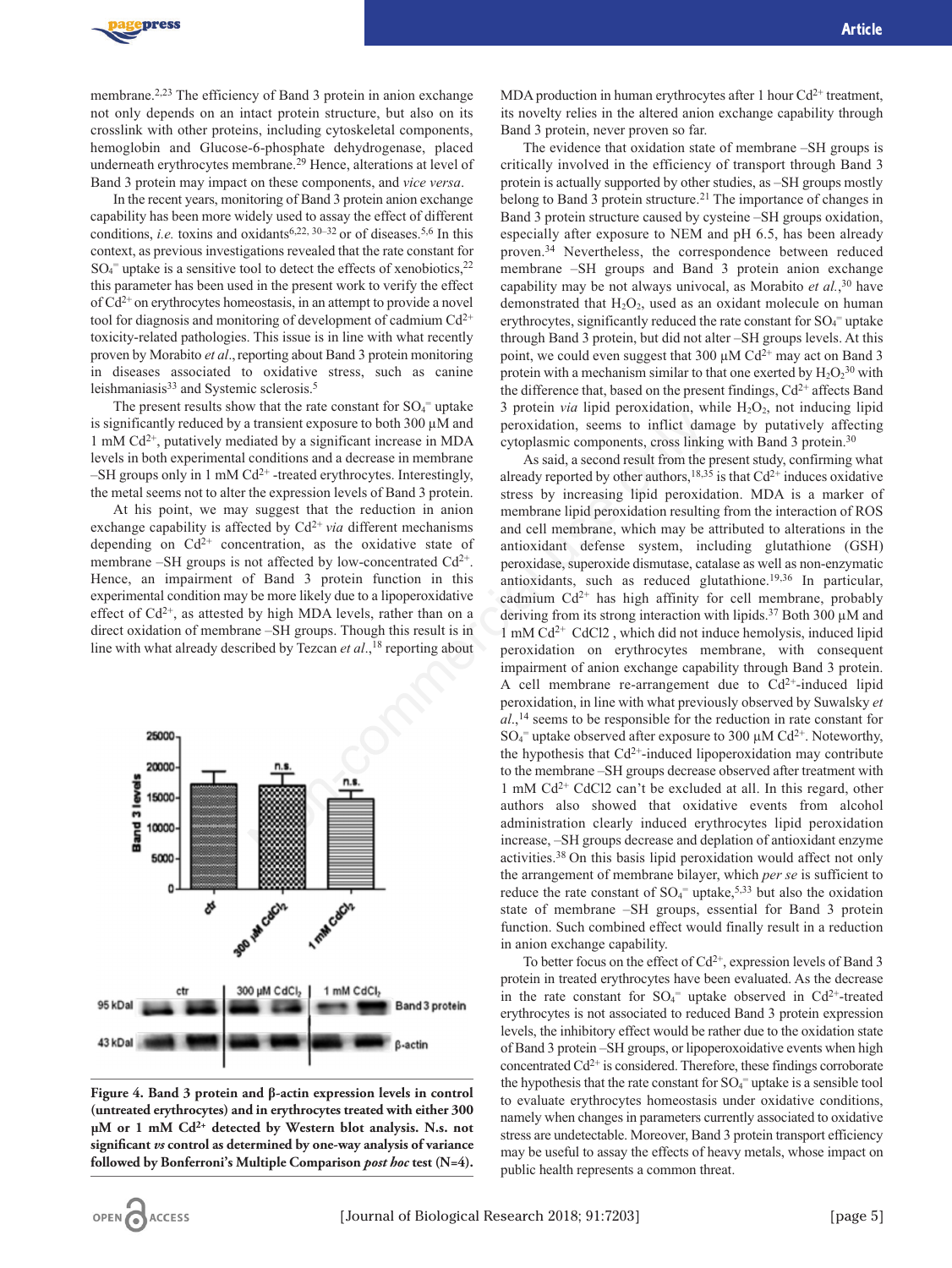

One more finding arising from the present work is related to  $Cd^{2+}$  concentrations. In particular, to prove a possible effect of  $Cd^{2+}$  on Band 3 protein, a brief exposure to the metal, according to what reported in other *in vitro* tests<sup>14</sup> has been used. As pointed out by Suwalsky *et al.,*<sup>14</sup> Cd2+ was applied at concentrations up to 10 folds higher than those either used in *in vivo* experiments or reported as tolerable weekly intake in humans, when  $Cd^{2+}$  enters food chain.18 Nonetheless, they are not hemolytic and allow to rapidly evaluate erythrocytes function and morphology after a brief exposure to the metal.

As  $Cd^{2+}$  concentrations lower than 300  $\mu$ M are proven not to alter the rate constant for  $SO_4$ <sup>=</sup> uptake (data not shown), they could be proposed as not observed effect levels, though an *in vivo* investigation is required to better prove this aspect.

Among heavy metals, cadmium  $Cd^{2+}$  displays a variety of effects<sup>35,39,40</sup> and molecular mechanisms have been tentatively explained, though not completely unraveled. The evidence that membrane transport systems, along with antioxidants enzymes activity and GSH levels are affected in *in vivo* models by exposure to  $Cd^{2+}$  has been already proven,<sup>13</sup> but such effects have been described after chronic  $Cd^{2+}$  administration, which implies that detoxification systems and time to reach the Minimum Effective Dose should be taken into account. In this context, the present investigation would add some more knowledge about the impact of this metal on cell membrane and ion transport systems. Morabito and co-workers<sup>41</sup> have already demonstrated that HEK 293 Phoenix cells, exposed to 200  $\mu$ M Cd<sup>2+</sup> are not able to exhibit a homeostatic response to hyposmotic shock, referred to as Regulatory Volume Decrease, common to many cell types and mediated by both ion transport through channels and exchangers.42 The evidence that ion transport can be targeted by  $Cd^{2+}$  motivated the present choice of verifying the efficiency of a specific ion exchanger, such as Band 3 protein, in an anucleated cell, based also on Tezcan *et al*.,18 hypothesis for explaining  $Cd^{2+}$  mechanism of action. These authors point out that a direct interaction of  $Cd^{2+}$  with ion transport systems may explain  $Cd^{2+}$  toxicity, though an inter-action between the metal and membrane phospholipids affecting ion channel activity can't be excluded at all. On this basis,  $Cd^{2+}$  toxicity is not specific at the membrane level. ven,<sup>13</sup> but such effects have been<br>
6. Teit D, Crupi M, Busà M, et al. Cl<br>
eta to reache Minimum Effective influences on band 3 prot<br>
to reache Minimum Effective Physiol Biochem 2005;16:77-86.<br>
none knowledge about the i

Erythrocytes have been reasonably chosen as a model for this type of investigation, being continuously threatened by oxidative events, namely related to aging, strenuous exercise, and pathologies associated to high ROS levels.43,44 Therefore, their possible adaptation to oxidative stress, and in particular to  $Cd^{2+}$ -induced oxidative stress, could add more information to both toxicology and oxidative stress impact on cells.

#### **Conclusions**

Taken together these findings show that: i) a significant reduction in the rate constant for  $SO_4$ <sup>=</sup> uptake through Band 3 protein is seen after exposure to  $Cd^{2+}$ ; ii) such reduction is mainly due to lipid peroxidation at low  $Cd^{2+}$  concentrations, while, at higher concentrations, to a possible combined effect lipid peroxidation acting on lipid bilayer arrangement and on membrane –SH groups oxidation as well; iii) in both cases expression levels of Band 3 protein are not altered; iv) Band 3 protein anion exchange capability is a suitable tool to monitor toxic effects of  $Cd^{2+}$ . Further studies are needed to better focus on signaling pathways possibly involved in alterations of Band 3 protein function with possible use of antioxidants preventing detrimental  $Cd^{2+}$  effects.

## **References**

- 1. Steck TL. The organization of proteins in the human red blood cell membrane. J Cell Biol 1974;62:1-19.
- 2. Arakawa T, Kobayashi-Yurugi T, Alguel Y, et al. Crystal structure of the anion exchanger domain of human available online erythrocyte band 3. Science 2015;350:680-4.
- 3. Tomishige M, Sako Y, Kusumi A. Regulation mechanism of the lateral diffusion of band 3 in erythrocyte membranes by the membrane skeleton. J Cell Biol 1998;42:989-1000.
- 4. Kodippili GC, Spector J, Kang GE, et al. Analysis of the kinetics of band 3 diffusion in human erythroblasts during assembly of the erythrocyte membrane skeleton. Br J Haematol 2010;150:592-600.
- 5. Morabito R, Remigante A, Bagnato G, et al. Band 3 protein function and oxidative stress in erythrocytes from systemic sclerosis patients with interstitial lung disease. EJCBS 2017;3- 4:80-4.
- 6. Teti D, Crupi M, Busà M, et al. Chemical and pathological oxidative influences on band 3 protein anion-exchanger. Cell Physiol Biochem 2005;16:77-86.
- 7. Anong WA, Franco T, Chu H, et al. Adducin forms a bridge between the erythrocyte membrane and its cytoskeleton and regulates membrane cohesion. Blood 2009;114:1904-12.
- 8. Snyder LM, Fortier NL, Trainor J, et al. Effect of hydrogen peroxide exposure on normal human erythrocyte deformability, morphology, surface characteristics, and spectrin-hemoglobin cross-linking. J Clin Invest 1985;76:1971-7.
- 9. Pantaleo A, Ferru E, Pau MC, et al. Band 3 erythrocyte membrane protein acts as redox stress sensor leading to its phosphorylation by p 72 Syk. Ox Med Cell Long 2016;21:1-11.
- 10. Ikediobi CO, Badisa VL, Ayuk-Takem LT, et al. Response of antioxidant enzymes and redox metabolites to cadmiuminduced oxidative stress in CRL-1439 normal rat liver cells. Int J Mol Med 2004;14:87-92.
- 11. Habeebu SS, Liu J, Klaassen CD. Cadmium-apoptosis in mouse liver. Toxicol Appl Pharmacol 1998;149:203-9.
- 12. Bauman JW, Liu J, Klaassen CD. Production of metallothionein and heat-shock proteins in response to metals. Fundam Appl Toxicol 1993;21:15-22.
- 13. Sarkar S, Yadav P, Bhatnagar D.  $Cd^{2+}$  induced lipid peroxidation and the antioxidant system in rat erythrocytes: Role of antioxidants. J Trace Elem Biol 1997;11:8-13.
- 14. Suwalsky M, Villena F, Norris B, et al. Cadmium-induced changes in the membrane of human erythrocytes and molecular models. J Inorg Biochem 2004;98:1061-6.
- 15. Satarug JR, Baker S, Haswell-Elkins PEB, et al. A global perspective on cadmium pollution and toxicity in nonoccupationally exposed population. Toxicol Lett 2003;137:65-83.
- 16. Chaney RL, Ryan JA, Li YM, Brown SL. Soil cadmium as a threat to human health. In: McLaughlin MJ, Singh BR, eds. Developments in plant and soil sciences, 85. Dordrecht: Kluwer Academic Publishers; 1999. pp 219-256.
- 17. Steffensen IL, Mesna OJ, Andruchow E, et al. Cytotoxicity and accumulation of Hg, Ag, Cd, Cu, Pb and Zn in human peripheral T and B lymphocytes and monocytes in vitro. Gen Pharmacol 1994;25:1621-33.
- 18. Tezcan Ö, Pandır D, Ba H. The effects of cadmium on enzymatic antioxidant system and lipid peroxidation of human erythrocytes in vitro and the protective role of plasma level of vitamins C and E. Pol J Environ Stud 2012;21:1849-54.
- 19. Girault L, Boudou A, Dufourc EJ. 113 Cd-, 31P-NMR and